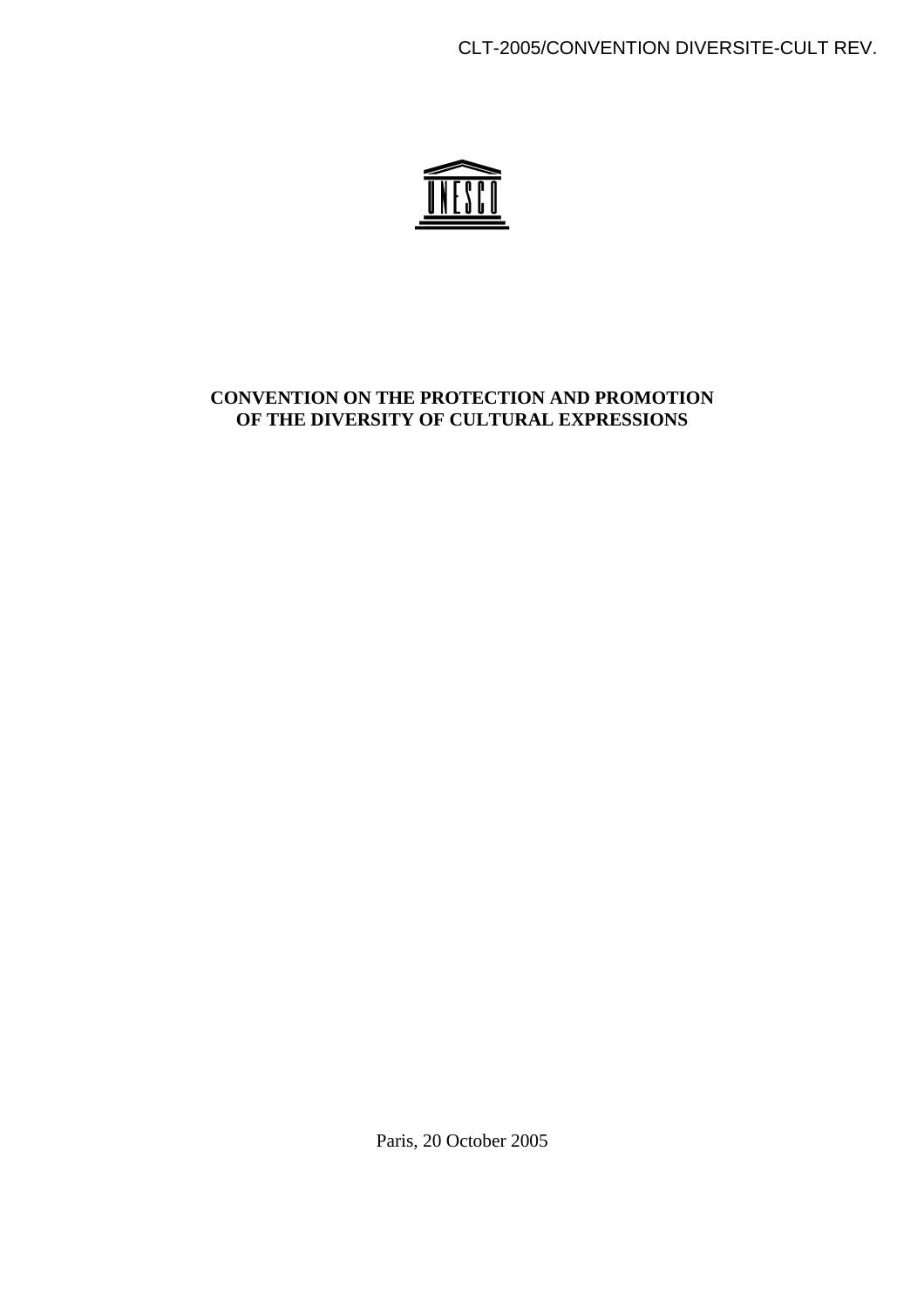## **CONVENTION ON THE PROTECTION AND PROMOTION OF THE DIVERSITY OF CULTURAL EXPRESSIONS**

The General Conference of the United Nations Educational, Scientific and Cultural Organization, meeting in Paris from 3 to 21 October 2005 at its 33rd session,

*Affirming* that cultural diversity is a defining characteristic of humanity,

*Conscious* that cultural diversity forms a common heritage of humanity and should be cherished and preserved for the benefit of all,

*Being aware* that cultural diversity creates a rich and varied world, which increases the range of choices and nurtures human capacities and values, and therefore is a mainspring for sustainable development for communities, peoples and nations,

*Recalling* that cultural diversity, flourishing within a framework of democracy, tolerance, social justice and mutual respect between peoples and cultures, is indispensable for peace and security at the local, national and international levels,

*Celebrating* the importance of cultural diversity for the full realization of human rights and fundamental freedoms proclaimed in the Universal Declaration of Human Rights and other universally recognized instruments,

*Emphasizing* the need to incorporate culture as a strategic element in national and international development policies, as well as in international development cooperation, taking into account also the United Nations Millennium Declaration (2000) with its special emphasis on poverty eradication,

*Taking into account* that culture takes diverse forms across time and space and that this diversity is embodied in the uniqueness and plurality of the identities and cultural expressions of the peoples and societies making up humanity,

*Recognizing* the importance of traditional knowledge as a source of intangible and material wealth, and in particular the knowledge systems of indigenous peoples, and its positive contribution to sustainable development, as well as the need for its adequate protection and promotion,

*Recognizing* the need to take measures to protect the diversity of cultural expressions, including their contents, especially in situations where cultural expressions may be threatened by the possibility of extinction or serious impairment,

*Emphasizing* the importance of culture for social cohesion in general, and in particular its potential for the enhancement of the status and role of women in society,

*Being aware* that cultural diversity is strengthened by the free flow of ideas, and that it is nurtured by constant exchanges and interaction between cultures,

*Reaffirming* that freedom of thought, expression and information, as well as diversity of the media, enable cultural expressions to flourish within societies,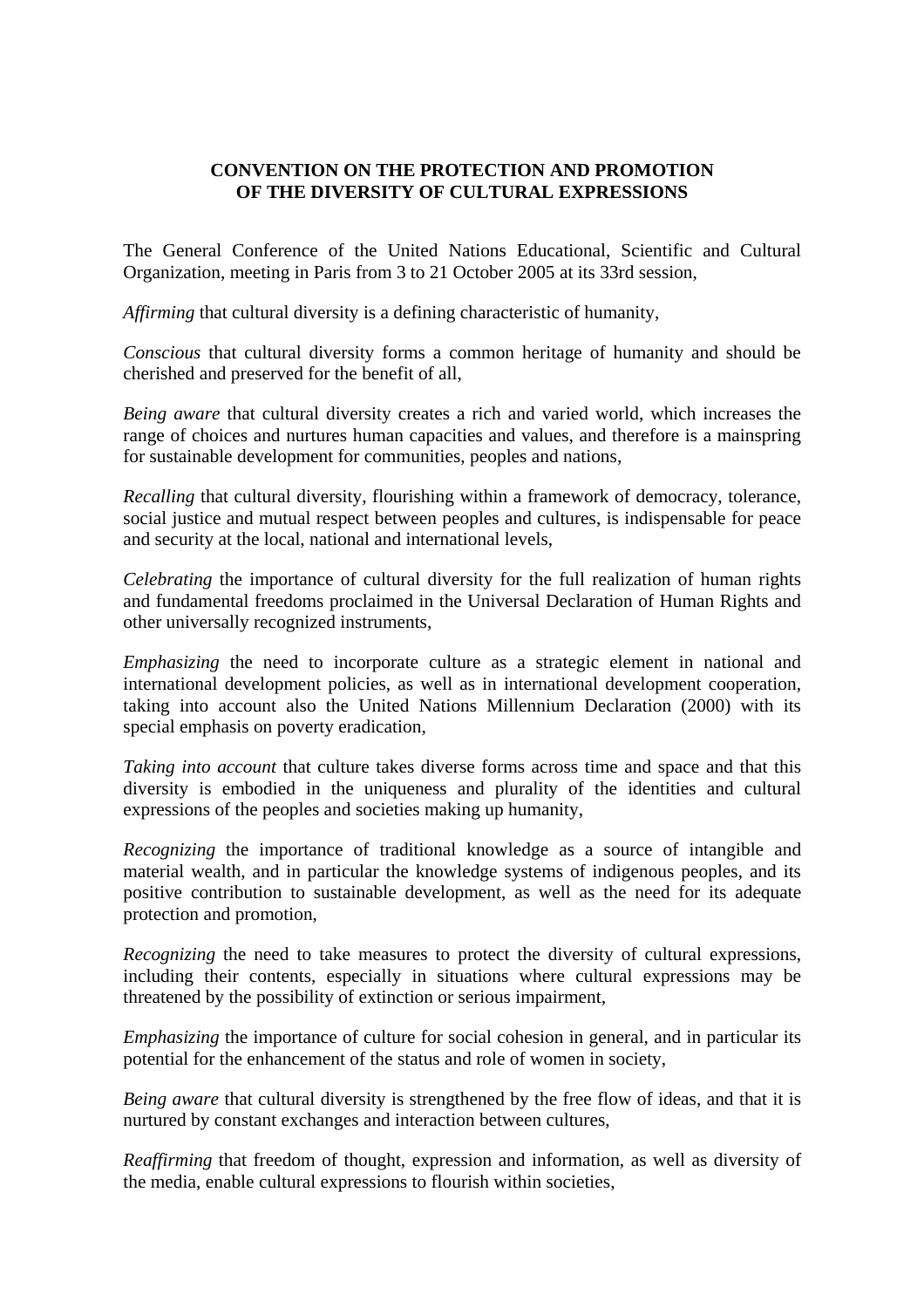*Recognizing* that the diversity of cultural expressions, including traditional cultural expressions, is an important factor that allows individuals and peoples to express and to share with others their ideas and values,

*Recalling* that linguistic diversity is a fundamental element of cultural diversity, and *reaffirming* the fundamental role that education plays in the protection and promotion of cultural expressions,

*Taking into account* the importance of the vitality of cultures, including for persons belonging to minorities and indigenous peoples, as manifested in their freedom to create, disseminate and distribute their traditional cultural expressions and to have access thereto, so as to benefit them for their own development,

*Emphasizing* the vital role of cultural interaction and creativity, which nurture and renew cultural expressions and enhance the role played by those involved in the development of culture for the progress of society at large,

*Recognizing* the importance of intellectual property rights in sustaining those involved in cultural creativity,

*Being convinced* that cultural activities, goods and services have both an economic and a cultural nature, because they convey identities, values and meanings, and must therefore not be treated as solely having commercial value,

*Noting* that while the processes of globalization, which have been facilitated by the rapid development of information and communication technologies, afford unprecedented conditions for enhanced interaction between cultures, they also represent a challenge for cultural diversity, namely in view of risks of imbalances between rich and poor countries,

*Being aware* of UNESCO's specific mandate to ensure respect for the diversity of cultures and to recommend such international agreements as may be necessary to promote the free flow of ideas by word and image,

*Referring* to the provisions of the international instruments adopted by UNESCO relating to cultural diversity and the exercise of cultural rights, and in particular the Universal Declaration on Cultural Diversity of 2001,

*Adopts* this Convention on 20 October 2005.

### **I. Objectives and guiding principles**

#### *Article 1 – Objectives*

The objectives of this Convention are:

- (a) to protect and promote the diversity of cultural expressions;
- (b) to create the conditions for cultures to flourish and to freely interact in a mutually beneficial manner;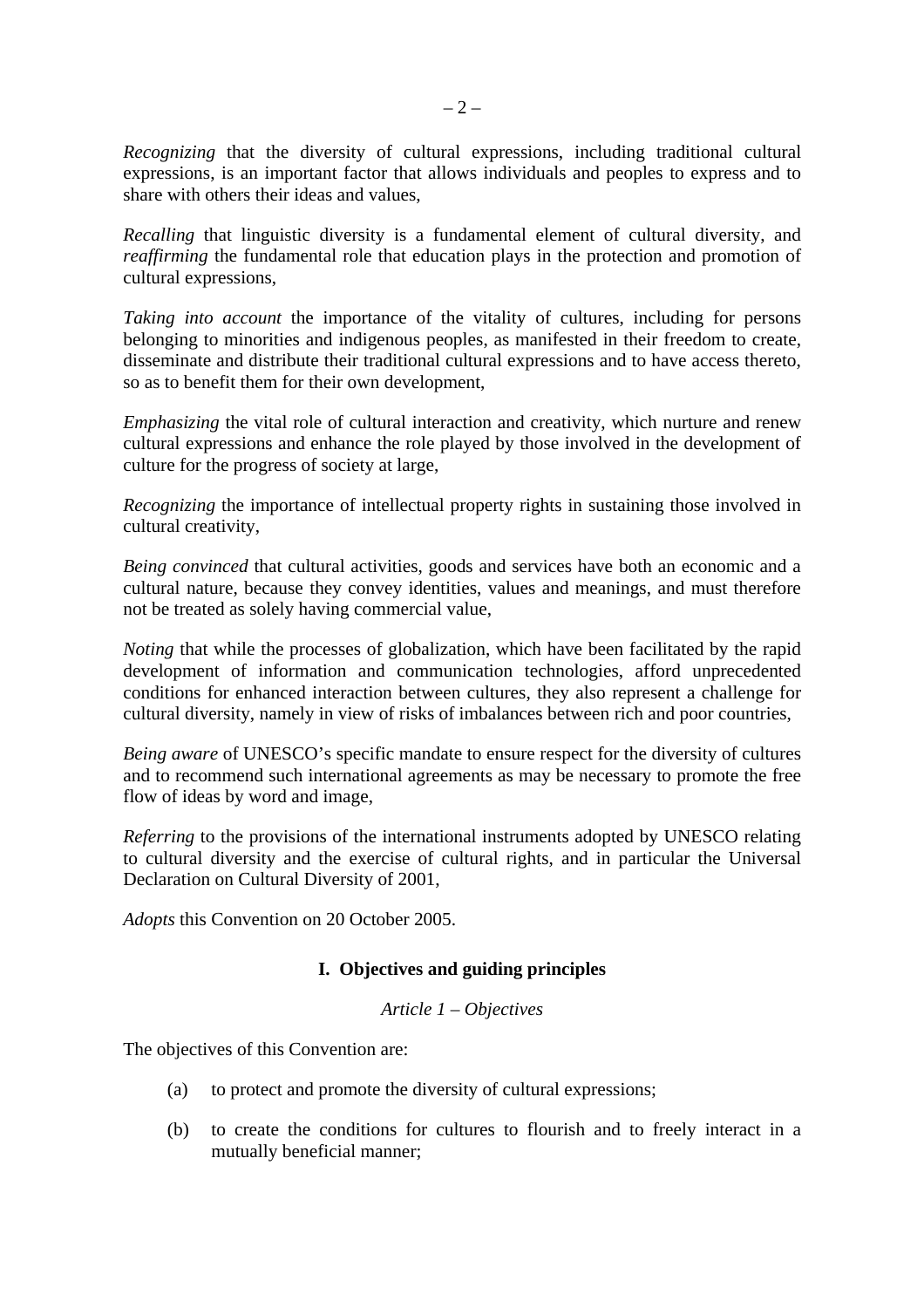- (c) to encourage dialogue among cultures with a view to ensuring wider and balanced cultural exchanges in the world in favour of intercultural respect and a culture of peace;
- (d) to foster interculturality in order to develop cultural interaction in the spirit of building bridges among peoples;
- (e) to promote respect for the diversity of cultural expressions and raise awareness of its value at the local, national and international levels;
- (f) to reaffirm the importance of the link between culture and development for all countries, particularly for developing countries, and to support actions undertaken nationally and internationally to secure recognition of the true value of this link;
- (g) to give recognition to the distinctive nature of cultural activities, goods and services as vehicles of identity, values and meaning;
- (h) to reaffirm the sovereign rights of States to maintain, adopt and implement policies and measures that they deem appropriate for the protection and promotion of the diversity of cultural expressions on their territory;
- (i) to strengthen international cooperation and solidarity in a spirit of partnership with a view, in particular, to enhancing the capacities of developing countries in order to protect and promote the diversity of cultural expressions.

### *Article 2 – Guiding principles*

### 1. **Principle of respect for human rights and fundamental freedoms**

Cultural diversity can be protected and promoted only if human rights and fundamental freedoms, such as freedom of expression, information and communication, as well as the ability of individuals to choose cultural expressions, are guaranteed. No one may invoke the provisions of this Convention in order to infringe human rights and fundamental freedoms as enshrined in the Universal Declaration of Human Rights or guaranteed by international law, or to limit the scope thereof.

### 2. **Principle of sovereignty**

States have, in accordance with the Charter of the United Nations and the principles of international law, the sovereign right to adopt measures and policies to protect and promote the diversity of cultural expressions within their territory.

### 3. **Principle of equal dignity of and respect for all cultures**

The protection and promotion of the diversity of cultural expressions presuppose the recognition of equal dignity of and respect for all cultures, including the cultures of persons belonging to minorities and indigenous peoples.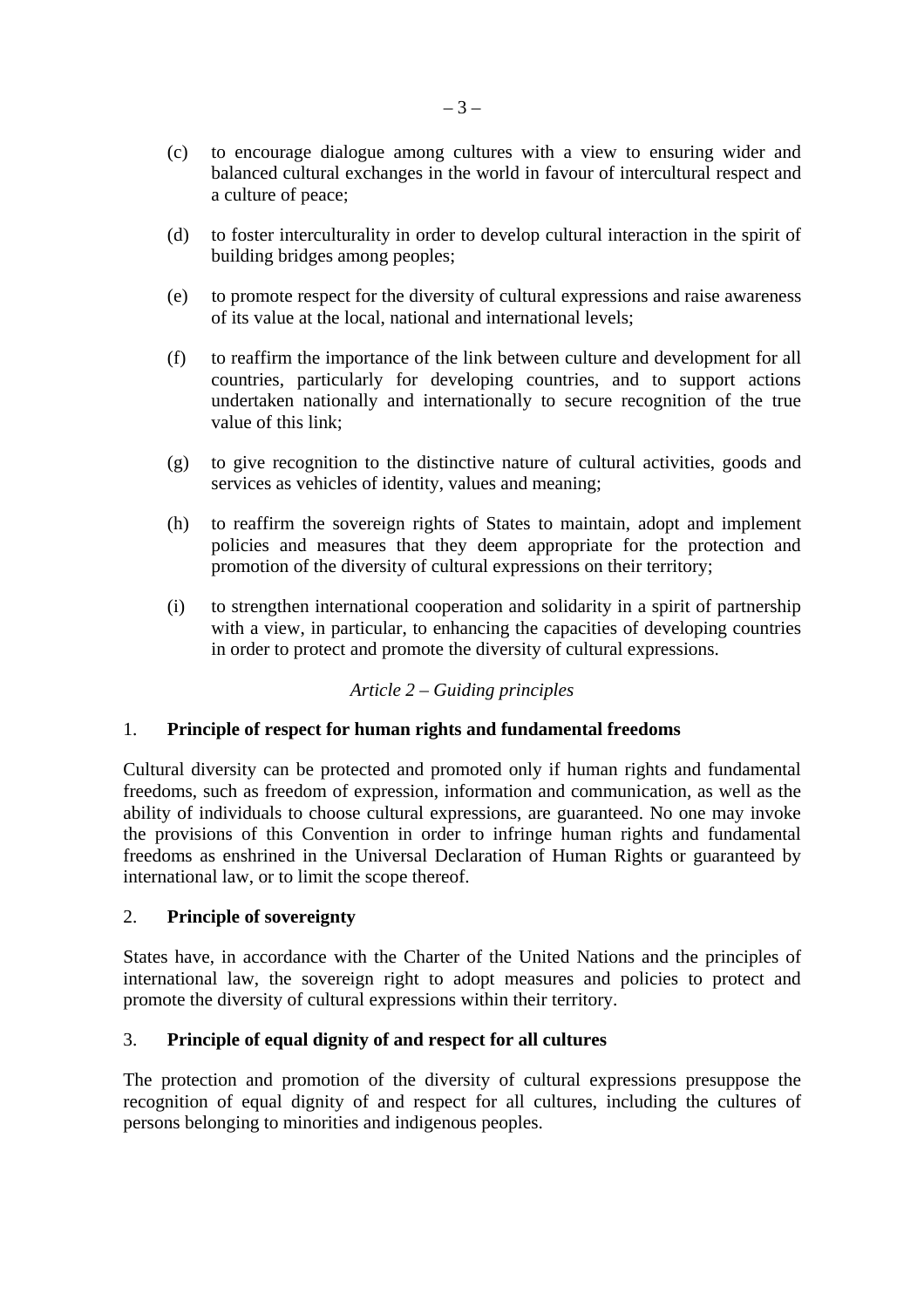## 4. **Principle of international solidarity and cooperation**

International cooperation and solidarity should be aimed at enabling countries, especially developing countries, to create and strengthen their means of cultural expression, including their cultural industries, whether nascent or established, at the local, national and international levels.

## 5. **Principle of the complementarity of economic and cultural aspects of development**

Since culture is one of the mainsprings of development, the cultural aspects of development are as important as its economic aspects, which individuals and peoples have the fundamental right to participate in and enjoy.

## 6. **Principle of sustainable development**

Cultural diversity is a rich asset for individuals and societies. The protection, promotion and maintenance of cultural diversity are an essential requirement for sustainable development for the benefit of present and future generations.

# 7. **Principle of equitable access**

Equitable access to a rich and diversified range of cultural expressions from all over the world and access of cultures to the means of expressions and dissemination constitute important elements for enhancing cultural diversity and encouraging mutual understanding.

### 8. **Principle of openness and balance**

When States adopt measures to support the diversity of cultural expressions, they should seek to promote, in an appropriate manner, openness to other cultures of the world and to ensure that these measures are geared to the objectives pursued under the present Convention.

# **II. Scope of application**

### *Article 3 – Scope of application*

This Convention shall apply to the policies and measures adopted by the Parties related to the protection and promotion of the diversity of cultural expressions.

# **III. Definitions**

### *Article 4 – Definitions*

For the purposes of this Convention, it is understood that:

### 1. **Cultural diversity**

"Cultural diversity" refers to the manifold ways in which the cultures of groups and societies find expression. These expressions are passed on within and among groups and societies.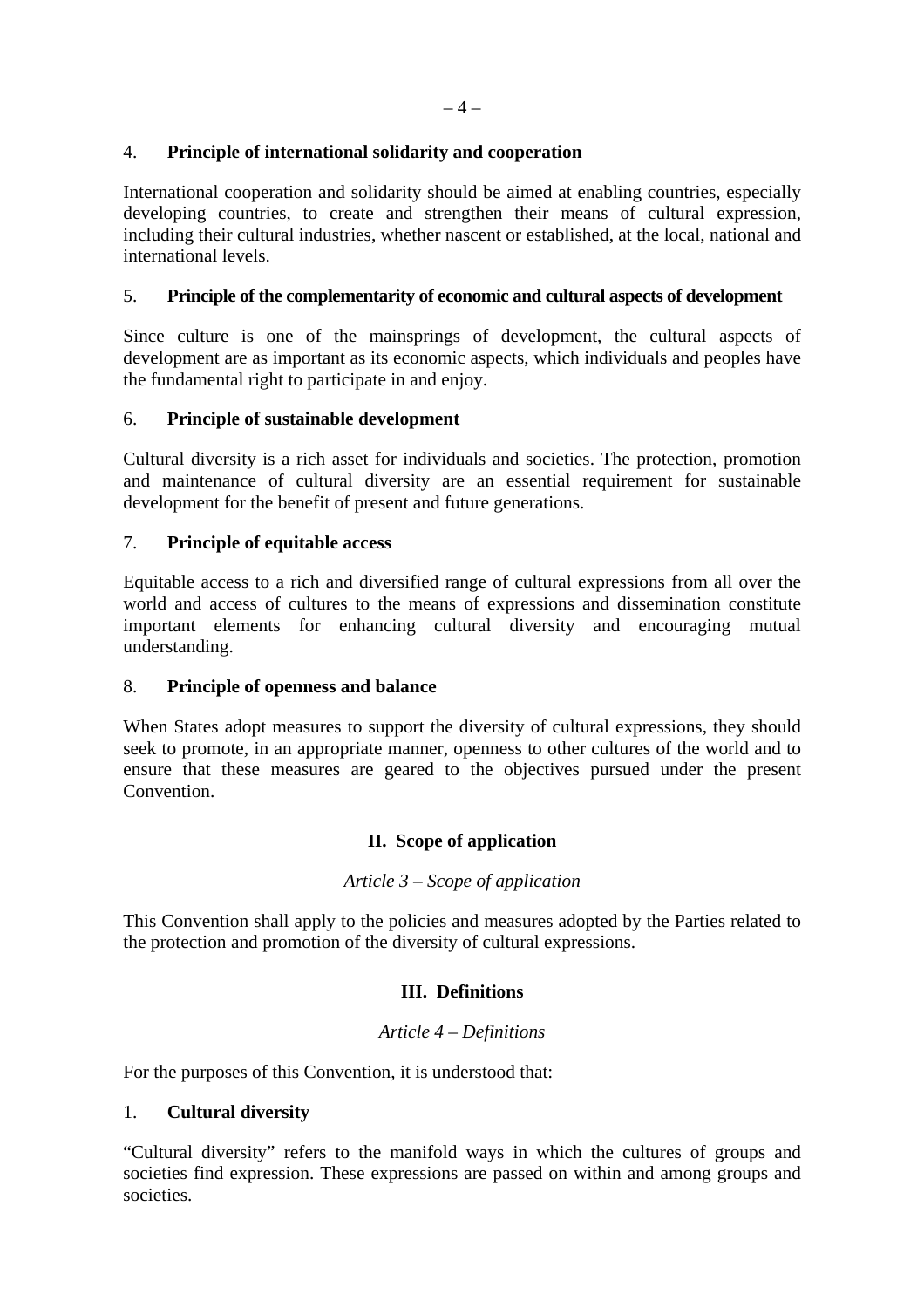Cultural diversity is made manifest not only through the varied ways in which the cultural heritage of humanity is expressed, augmented and transmitted through the variety of cultural expressions, but also through diverse modes of artistic creation, production, dissemination, distribution and enjoyment, whatever the means and technologies used.

# 2. **Cultural content**

"Cultural content" refers to the symbolic meaning, artistic dimension and cultural values that originate from or express cultural identities.

# 3. **Cultural expressions**

"Cultural expressions" are those expressions that result from the creativity of individuals, groups and societies, and that have cultural content.

# 4. **Cultural activities, goods and services**

"Cultural activities, goods and services" refers to those activities, goods and services, which at the time they are considered as a specific attribute, use or purpose, embody or convey cultural expressions, irrespective of the commercial value they may have. Cultural activities may be an end in themselves, or they may contribute to the production of cultural goods and services.

# 5. **Cultural industries**

"Cultural industries" refers to industries producing and distributing cultural goods or services as defined in paragraph 4 above.

# 6. **Cultural policies and measures**

"Cultural policies and measures" refers to those policies and measures relating to culture, whether at the local, national, regional or international level that are either focused on culture as such or are designed to have a direct effect on cultural expressions of individuals, groups or societies, including on the creation, production, dissemination, distribution of and access to cultural activities, goods and services.

# 7. **Protection**

"Protection" means the adoption of measures aimed at the preservation, safeguarding and enhancement of the diversity of cultural expressions.

"Protect" means to adopt such measures.

# 8. **Interculturality**

"Interculturality" refers to the existence and equitable interaction of diverse cultures and the possibility of generating shared cultural expressions through dialogue and mutual respect.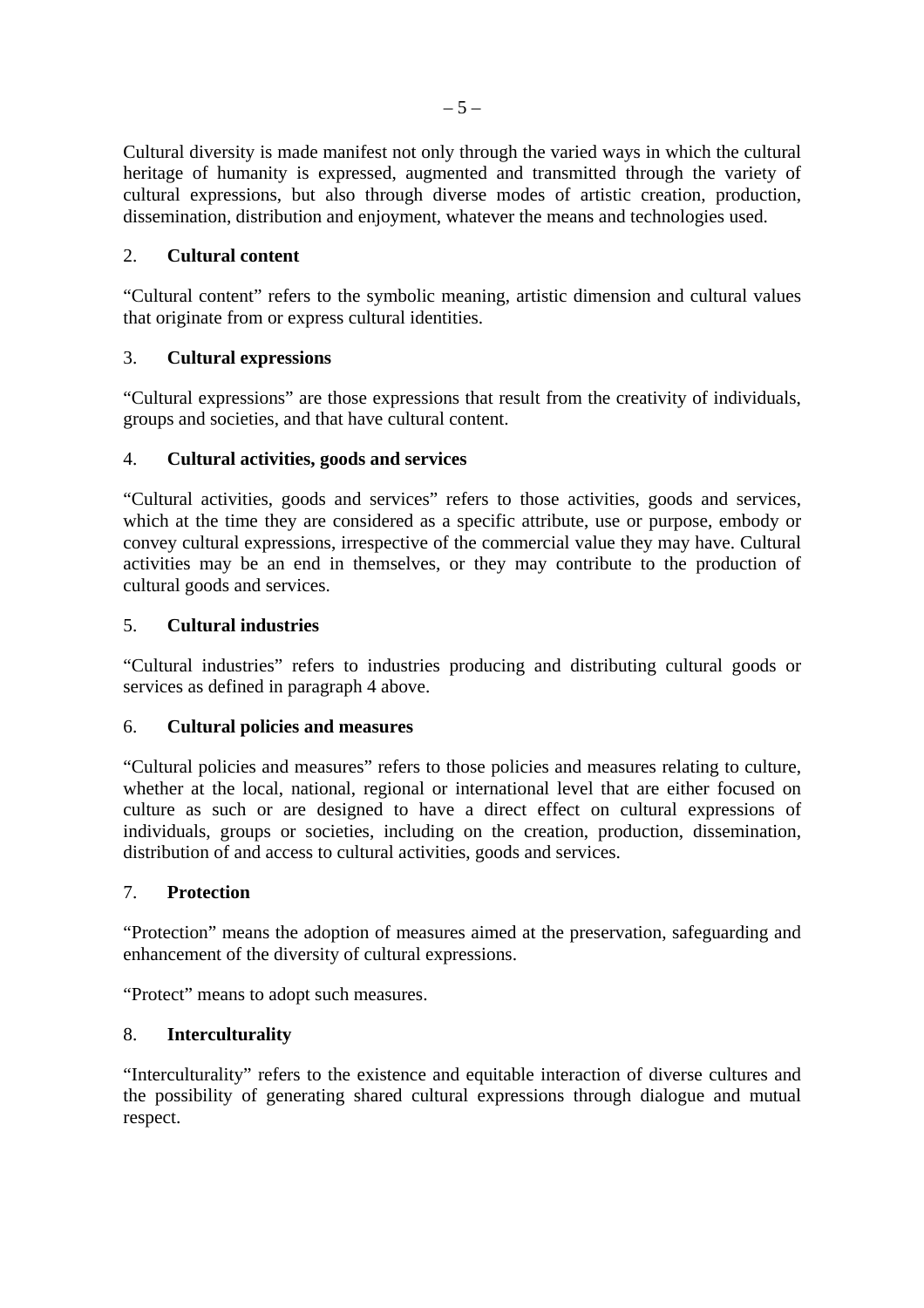#### $-6-$

#### **IV. Rights and obligations of Parties**

#### *Article 5 – General rule regarding rights and obligations*

1. The Parties, in conformity with the Charter of the United Nations, the principles of international law and universally recognized human rights instruments, reaffirm their sovereign right to formulate and implement their cultural policies and to adopt measures to protect and promote the diversity of cultural expressions and to strengthen international cooperation to achieve the purposes of this Convention.

2. When a Party implements policies and takes measures to protect and promote the diversity of cultural expressions within its territory, its policies and measures shall be consistent with the provisions of this Convention.

#### *Article 6 – Rights of parties at the national level*

1. Within the framework of its cultural policies and measures as defined in Article 4.6 and taking into account its own particular circumstances and needs, each Party may adopt measures aimed at protecting and promoting the diversity of cultural expressions within its territory.

- 2. Such measures may include the following:
	- (a) regulatory measures aimed at protecting and promoting diversity of cultural expressions;
	- (b) measures that, in an appropriate manner, provide opportunities for domestic cultural activities, goods and services among all those available within the national territory for the creation, production, dissemination, distribution and enjoyment of such domestic cultural activities, goods and services, including provisions relating to the language used for such activities, goods and services;
	- (c) measures aimed at providing domestic independent cultural industries and activities in the informal sector effective access to the means of production, dissemination and distribution of cultural activities, goods and services;
	- (d) measures aimed at providing public financial assistance;
	- (e) measures aimed at encouraging non-profit organizations, as well as public and private institutions and artists and other cultural professionals, to develop and promote the free exchange and circulation of ideas, cultural expressions and cultural activities, goods and services, and to stimulate both the creative and entrepreneurial spirit in their activities;
	- (f) measures aimed at establishing and supporting public institutions, as appropriate;
	- (g) measures aimed at nurturing and supporting artists and others involved in the creation of cultural expressions;
	- (h) measures aimed at enhancing diversity of the media, including through public service broadcasting.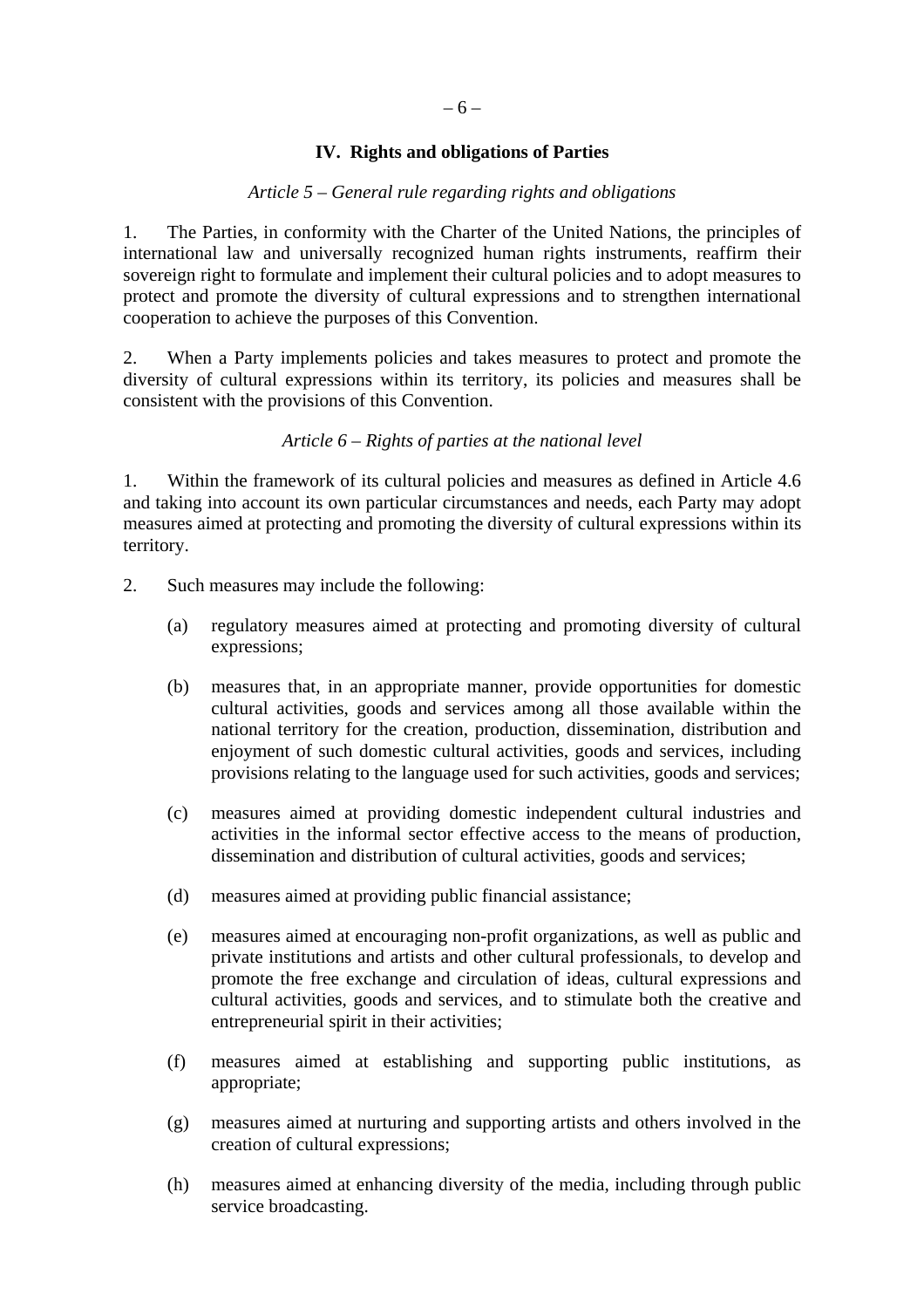### *Article 7 – Measures to promote cultural expressions*

1. Parties shall endeavour to create in their territory an environment which encourages individuals and social groups:

- (a) to create, produce, disseminate, distribute and have access to their own cultural expressions, paying due attention to the special circumstances and needs of women as well as various social groups, including persons belonging to minorities and indigenous peoples;
- (b) to have access to diverse cultural expressions from within their territory as well as from other countries of the world.

2. Parties shall also endeavour to recognize the important contribution of artists, others involved in the creative process, cultural communities, and organizations that support their work, and their central role in nurturing the diversity of cultural expressions.

## *Article 8 – Measures to protect cultural expressions*

1. Without prejudice to the provisions of Articles 5 and 6, a Party may determine the existence of special situations where cultural expressions on its territory are at risk of extinction, under serious threat, or otherwise in need of urgent safeguarding.

2. Parties may take all appropriate measures to protect and preserve cultural expressions in situations referred to in paragraph 1 in a manner consistent with the provisions of this Convention.

3. Parties shall report to the Intergovernmental Committee referred to in Article 23 all measures taken to meet the exigencies of the situation, and the Committee may make appropriate recommendations.

### *Article 9 – Information sharing and transparency*

Parties shall:

- (a) provide appropriate information in their reports to UNESCO every four years on measures taken to protect and promote the diversity of cultural expressions within their territory and at the international level;
- (b) designate a point of contact responsible for information sharing in relation to this Convention;
- (c) share and exchange information relating to the protection and promotion of the diversity of cultural expressions.

### *Article 10 – Education and public awareness*

### Parties shall:

(a) encourage and promote understanding of the importance of the protection and promotion of the diversity of cultural expressions, *inter alia*, through educational and greater public awareness programmes;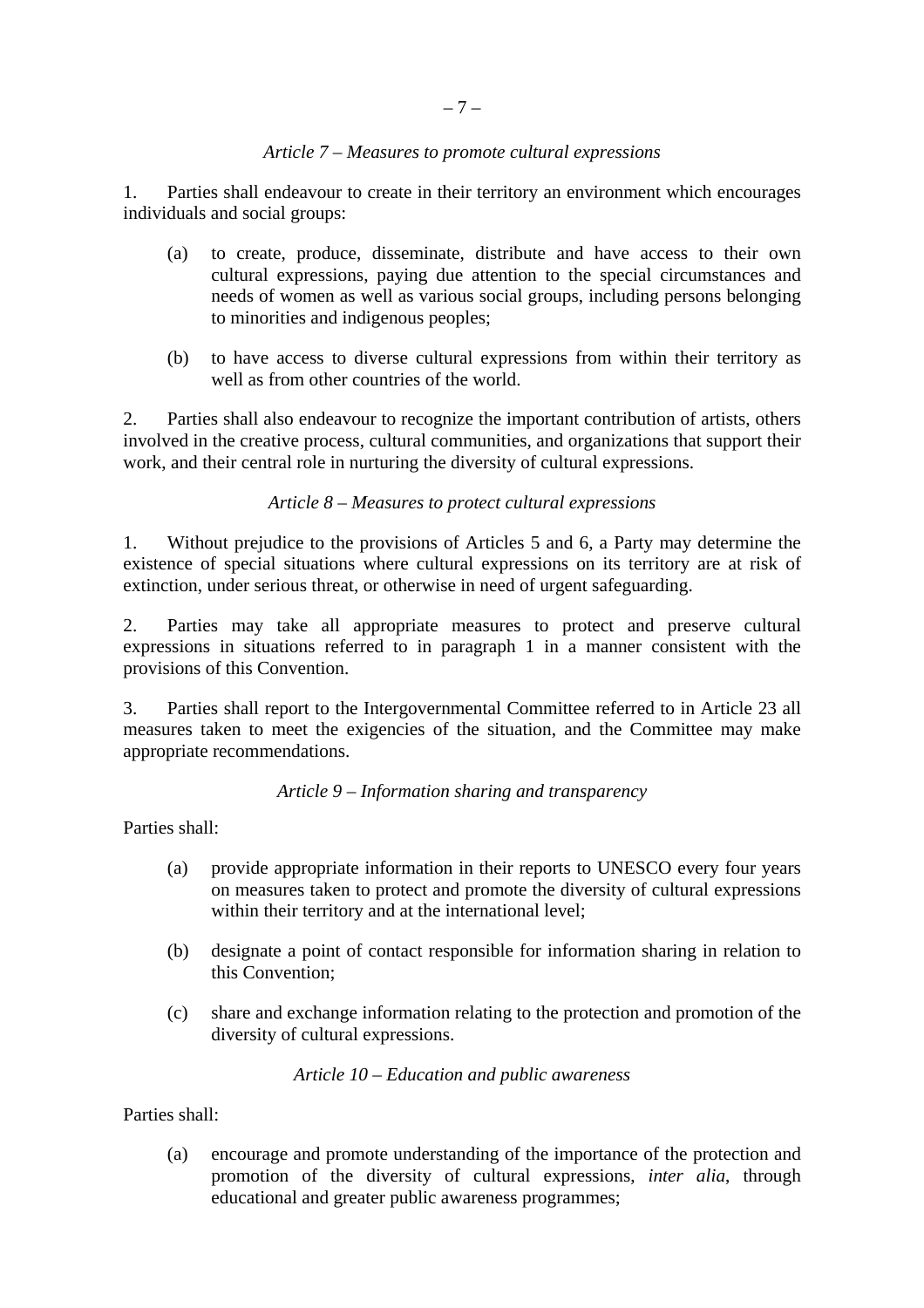- (b) cooperate with other Parties and international and regional organizations in achieving the purpose of this article;
- (c) endeavour to encourage creativity and strengthen production capacities by setting up educational, training and exchange programmes in the field of cultural industries. These measures should be implemented in a manner which does not have a negative impact on traditional forms of production.

#### *Article 11 – Participation of civil society*

Parties acknowledge the fundamental role of civil society in protecting and promoting the diversity of cultural expressions. Parties shall encourage the active participation of civil society in their efforts to achieve the objectives of this Convention.

#### *Article 12 – Promotion of international cooperation*

Parties shall endeavour to strengthen their bilateral, regional and international cooperation for the creation of conditions conducive to the promotion of the diversity of cultural expressions, taking particular account of the situations referred to in Articles 8 and 17, notably in order to:

- (a) facilitate dialogue among Parties on cultural policy;
- (b) enhance public sector strategic and management capacities in cultural public sector institutions, through professional and international cultural exchanges and sharing of best practices;
- (c) reinforce partnerships with and among civil society, non-governmental organizations and the private sector in fostering and promoting the diversity of cultural expressions;
- (d) promote the use of new technologies, encourage partnerships to enhance information sharing and cultural understanding, and foster the diversity of cultural expressions;
- (e) encourage the conclusion of co-production and co-distribution agreements.

*Article 13 – Integration of culture in sustainable development* 

Parties shall endeavour to integrate culture in their development policies at all levels for the creation of conditions conducive to sustainable development and, within this framework, foster aspects relating to the protection and promotion of the diversity of cultural expressions.

#### *Article 14 – Cooperation for development*

Parties shall endeavour to support cooperation for sustainable development and poverty reduction, especially in relation to the specific needs of developing countries, in order to foster the emergence of a dynamic cultural sector by, *inter alia*, the following means: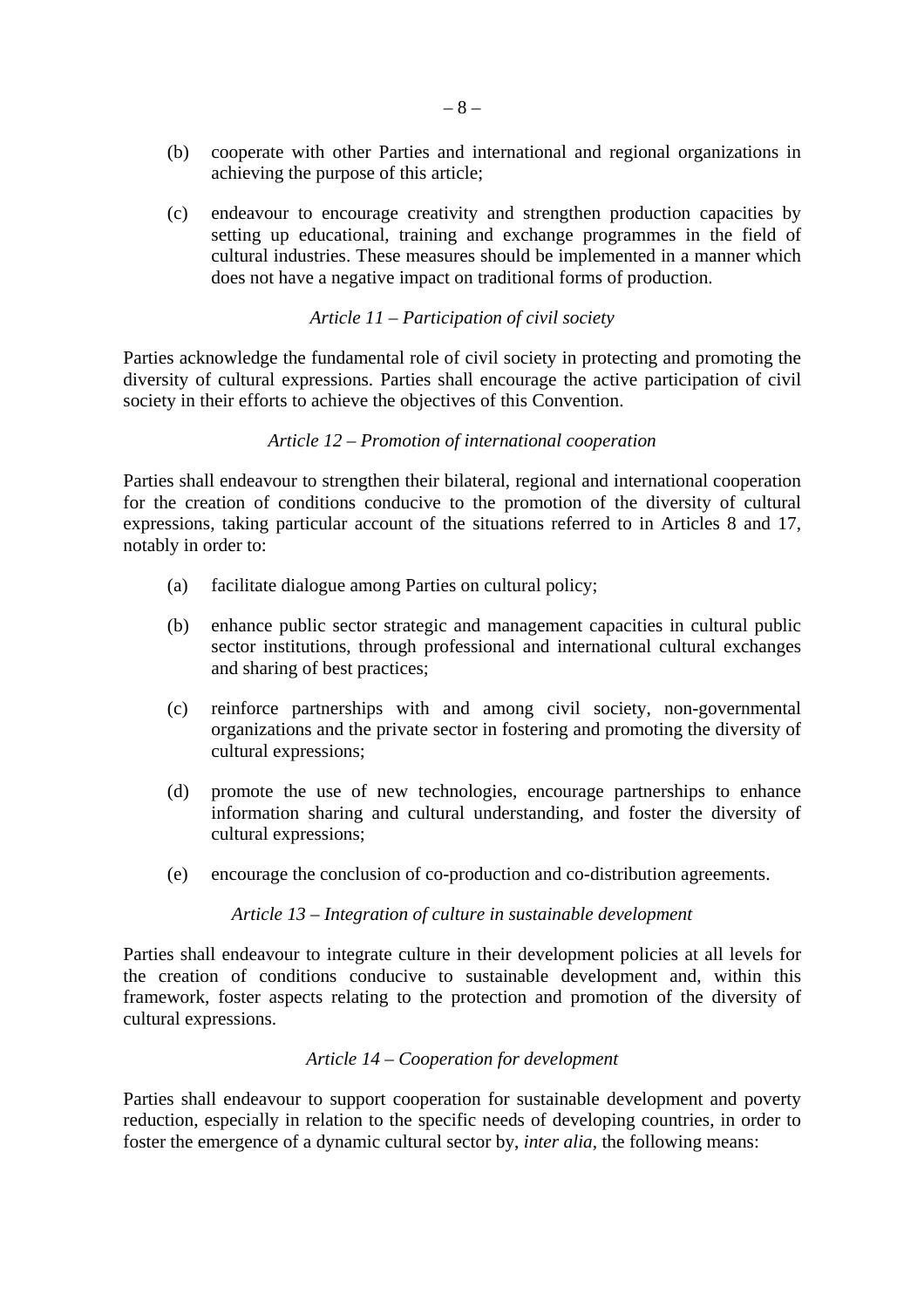- (a) the strengthening of the cultural industries in developing countries through:
	- (i) creating and strengthening cultural production and distribution capacities in developing countries;
	- (ii) facilitating wider access to the global market and international distribution networks for their cultural activities, goods and services;
	- (iii) enabling the emergence of viable local and regional markets;
	- (iv) adopting, where possible, appropriate measures in developed countries with a view to facilitating access to their territory for the cultural activities, goods and services of developing countries;
	- (v) providing support for creative work and facilitating the mobility, to the extent possible, of artists from the developing world;
	- (vi) encouraging appropriate collaboration between developed and developing countries in the areas, *inter alia*, of music and film;
- (b) capacity-building through the exchange of information, experience and expertise, as well as the training of human resources in developing countries, in the public and private sector relating to, *inter alia*, strategic and management capacities, policy development and implementation, promotion and distribution of cultural expressions, small-, medium- and micro-enterprise development, the use of technology, and skills development and transfer;
- (c) technology transfer through the introduction of appropriate incentive measures for the transfer of technology and know-how, especially in the areas of cultural industries and enterprises;
- (d) financial support through:
	- (i) the establishment of an International Fund for Cultural Diversity as provided in Article 18;
	- (ii) the provision of official development assistance, as appropriate, including technical assistance, to stimulate and support creativity;
	- (iii) other forms of financial assistance such as low interest loans, grants and other funding mechanisms.

#### *Article 15 – Collaborative arrangements*

Parties shall encourage the development of partnerships, between and within the public and private sectors and non-profit organizations, in order to cooperate with developing countries in the enhancement of their capacities in the protection and promotion of the diversity of cultural expressions. These innovative partnerships shall, according to the practical needs of developing countries, emphasize the further development of infrastructure, human resources and policies, as well as the exchange of cultural activities, goods and services.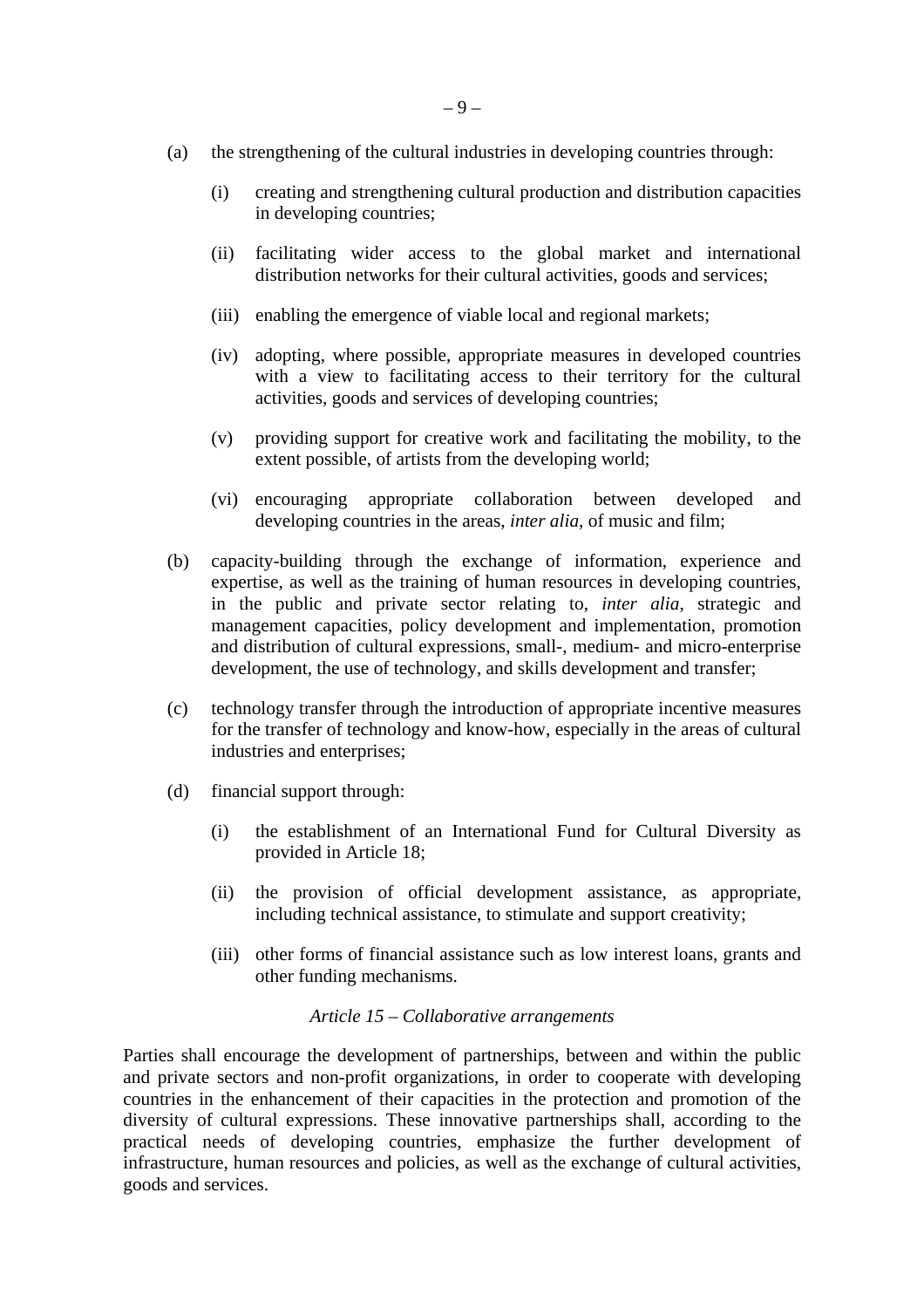$-10-$ 

### *Article 16 – Preferential treatment for developing countries*

Developed countries shall facilitate cultural exchanges with developing countries by granting, through the appropriate institutional and legal frameworks, preferential treatment to artists and other cultural professionals and practitioners, as well as cultural goods and services from developing countries.

### *Article 17 – International cooperation in situations of serious threat to cultural expressions*

Parties shall cooperate in providing assistance to each other, and, in particular to developing countries, in situations referred to under Article 8.

### *Article 18 – International Fund for Cultural Diversity*

1. An International Fund for Cultural Diversity, hereinafter referred to as "the Fund", is hereby established.

2. The Fund shall consist of funds-in-trust established in accordance with the Financial Regulations of UNESCO.

- 3. The resources of the Fund shall consist of:
	- (a) voluntary contributions made by Parties;
	- (b) funds appropriated for this purpose by the General Conference of UNESCO;
	- (c) contributions, gifts or bequests by other States; organizations and programmes of the United Nations system, other regional or international organizations; and public or private bodies or individuals;
	- (d) any interest due on resources of the Fund;
	- (e) funds raised through collections and receipts from events organized for the benefit of the Fund;
	- (f) any other resources authorized by the Fund's regulations.

4. The use of resources of the Fund shall be decided by the Intergovernmental Committee on the basis of guidelines determined by the Conference of Parties referred to in Article 22.

5. The Intergovernmental Committee may accept contributions and other forms of assistance for general and specific purposes relating to specific projects, provided that those projects have been approved by it.

6. No political, economic or other conditions that are incompatible with the objectives of this Convention may be attached to contributions made to the Fund.

7. Parties shall endeavour to provide voluntary contributions on a regular basis towards the implementation of this Convention.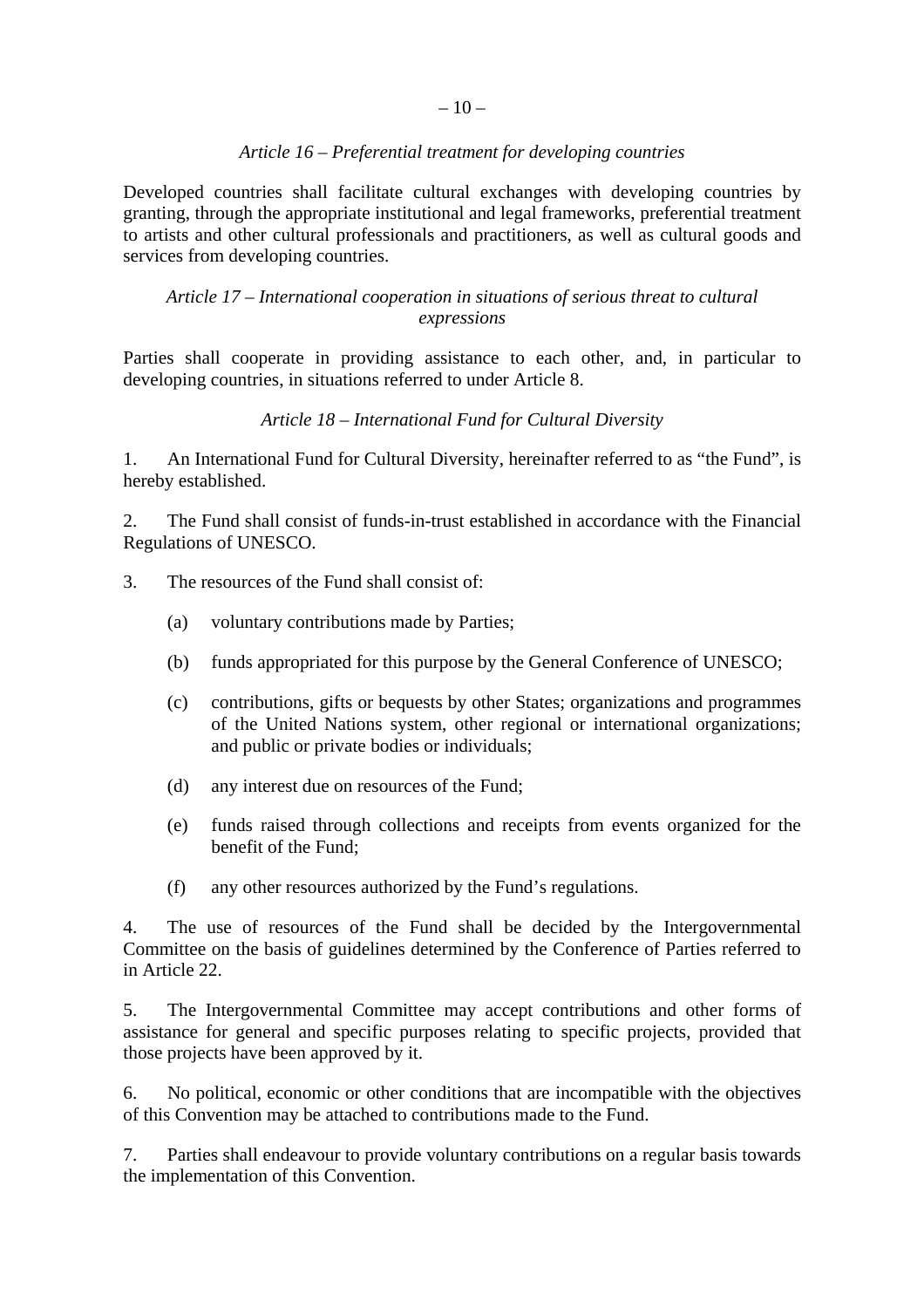#### $-11-$

## *Article 19 – Exchange, analysis and dissemination of information*

1. Parties agree to exchange information and share expertise concerning data collection and statistics on the diversity of cultural expressions as well as on best practices for its protection and promotion.

2. UNESCO shall facilitate, through the use of existing mechanisms within the Secretariat, the collection, analysis and dissemination of all relevant information, statistics and best practices.

3. UNESCO shall also establish and update a data bank on different sectors and governmental, private and non-profit organizations involved in the area of cultural expressions.

4. To facilitate the collection of data, UNESCO shall pay particular attention to capacity-building and the strengthening of expertise for Parties that submit a request for such assistance.

5. The collection of information identified in this Article shall complement the information collected under the provisions of Article 9.

# **V. Relationship to other instruments**

# *Article 20 – Relationship to other treaties: mutual supportiveness, complementarity and non-subordination*

1. Parties recognize that they shall perform in good faith their obligations under this Convention and all other treaties to which they are parties. Accordingly, without subordinating this Convention to any other treaty,

- (a) they shall foster mutual supportiveness between this Convention and the other treaties to which they are parties; and
- (b) when interpreting and applying the other treaties to which they are parties or when entering into other international obligations. Parties shall take into account the relevant provisions of this Convention.

2. Nothing in this Convention shall be interpreted as modifying rights and obligations of the Parties under any other treaties to which they are parties.

# *Article 21 – International consultation and coordination*

Parties undertake to promote the objectives and principles of this Convention in other international forums. For this purpose, Parties shall consult each other, as appropriate, bearing in mind these objectives and principles.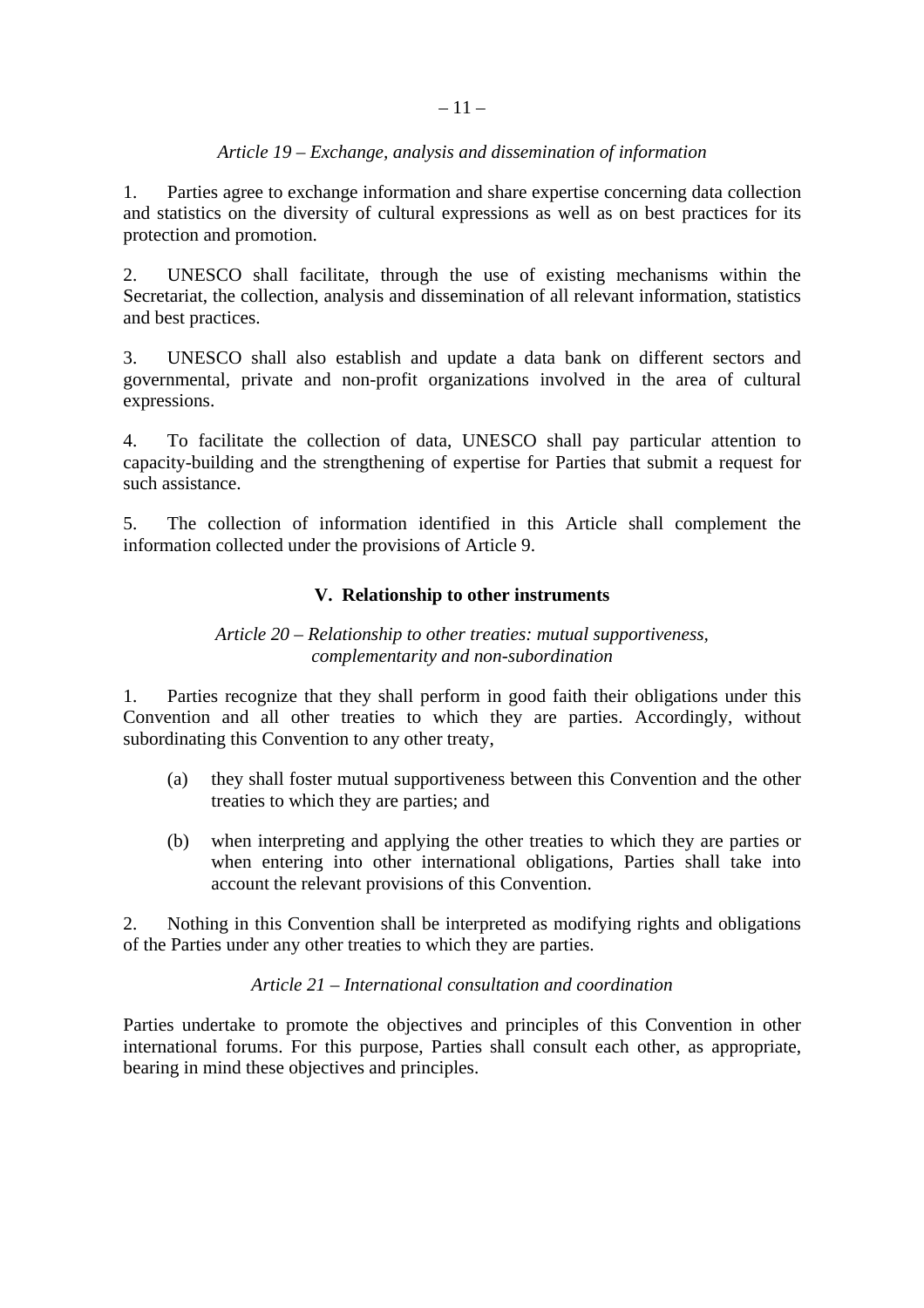## $-12-$

## **VI. Organs of the Convention**

### *Article 22 – Conference of Parties*

1. A Conference of Parties shall be established. The Conference of Parties shall be the plenary and supreme body of this Convention.

2. The Conference of Parties shall meet in ordinary session every two years, as far as possible, in conjunction with the General Conference of UNESCO. It may meet in extraordinary session if it so decides or if the Intergovernmental Committee receives a request to that effect from at least one-third of the Parties.

- 3. The Conference of Parties shall adopt its own rules of procedure.
- 4. The functions of the Conference of Parties shall be, *inter alia*:
	- (a) to elect the Members of the Intergovernmental Committee;
	- (b) to receive and examine reports of the Parties to this Convention transmitted by the Intergovernmental Committee;
	- (c) to approve the operational guidelines prepared upon its request by the Intergovernmental Committee;
	- (d) to take whatever other measures it may consider necessary to further the objectives of this Convention.

### *Article 23 – Intergovernmental Committee*

1. An Intergovernmental Committee for the Protection and Promotion of the Diversity of Cultural Expressions, hereinafter referred to as "the Intergovernmental Committee", shall be established within UNESCO. It shall be composed of representatives of 18 States Parties to the Convention, elected for a term of four years by the Conference of Parties upon entry into force of this Convention pursuant to Article 29.

2. The Intergovernmental Committee shall meet annually.

3. The Intergovernmental Committee shall function under the authority and guidance of and be accountable to the Conference of Parties.

4. The Members of the Intergovernmental Committee shall be increased to 24 once the number of Parties to the Convention reaches 50.

5. The election of Members of the Intergovernmental Committee shall be based on the principles of equitable geographical representation as well as rotation.

6. Without prejudice to the other responsibilities conferred upon it by this Convention, the functions of the Intergovernmental Committee shall be:

(a) to promote the objectives of this Convention and to encourage and monitor the implementation thereof;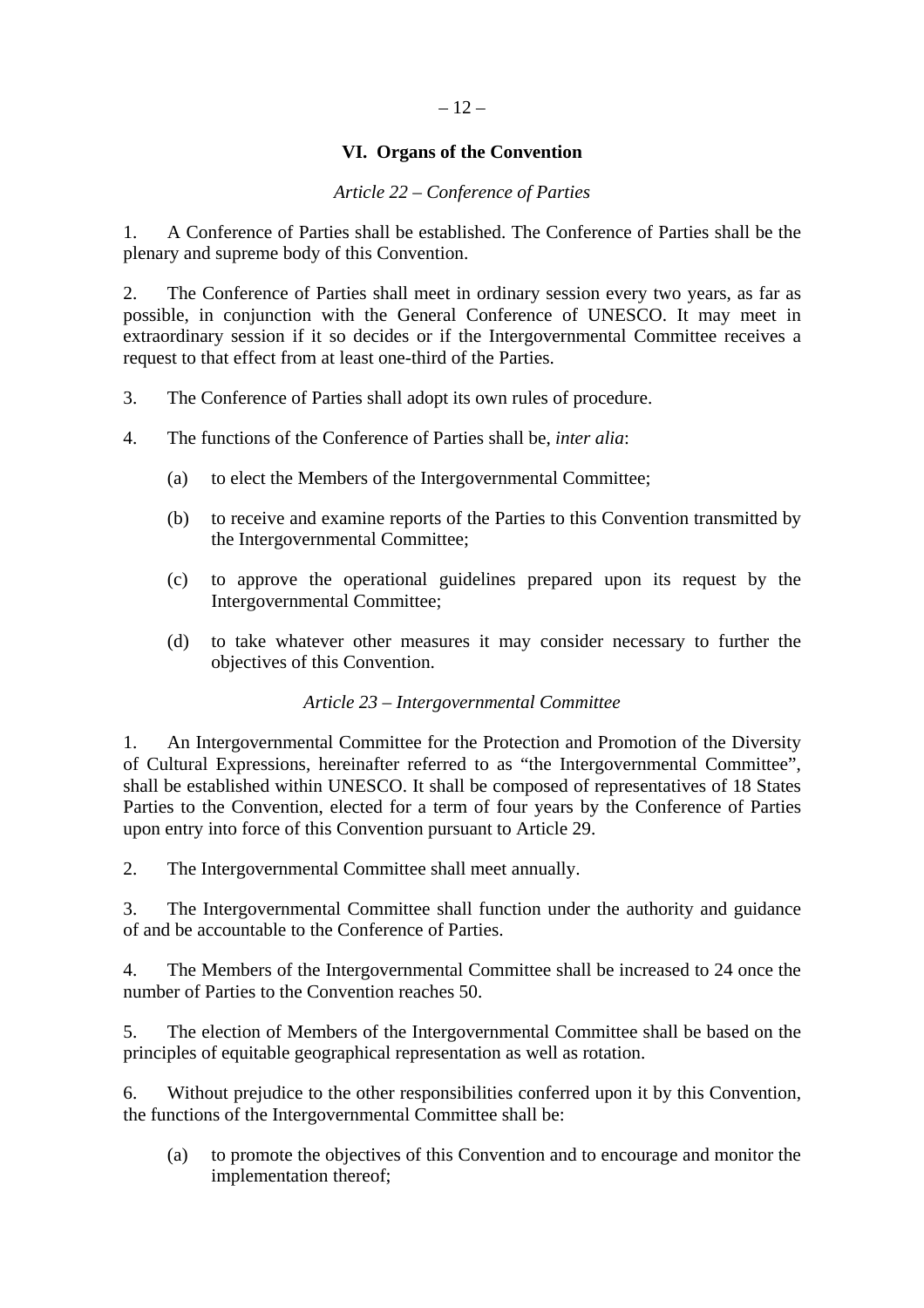- (b) to prepare and submit for approval by the Conference of Parties, upon its request, the operational guidelines for the implementation and application of the provisions of the Convention;
- (c) to transmit to the Conference of Parties reports from Parties to the Convention, together with its comments and a summary of their contents;
- (d) to make appropriate recommendations to be taken in situations brought to its attention by Parties to the Convention in accordance with relevant provisions of the Convention, in particular Article 8;
- (e) to establish procedures and other mechanisms for consultation aimed at promoting the objectives and principles of this Convention in other international forums;
- (f) to perform any other tasks as may be requested by the Conference of Parties.

7. The Intergovernmental Committee, in accordance with its Rules of Procedure, may invite at any time public or private organizations or individuals to participate in its meetings for consultation on specific issues.

8. The Intergovernmental Committee shall prepare and submit to the Conference of Parties, for approval, its own Rules of Procedure.

#### *Article 24 – UNESCO Secretariat*

1. The organs of the Convention shall be assisted by the UNESCO Secretariat.

2. The Secretariat shall prepare the documentation of the Conference of Parties and the Intergovernmental Committee as well as the agenda of their meetings and shall assist in and report on the implementation of their decisions.

### **VII. Final clauses**

#### *Article 25 – Settlement of disputes*

1. In the event of a dispute between Parties to this Convention concerning the interpretation or the application of the Convention, the Parties shall seek a solution by negotiation.

2. If the Parties concerned cannot reach agreement by negotiation, they may jointly seek the good offices of, or request mediation by, a third party.

3. If good offices or mediation are not undertaken or if there is no settlement by negotiation, good offices or mediation, a Party may have recourse to conciliation in accordance with the procedure laid down in the Annex of this Convention. The Parties shall consider in good faith the proposal made by the Conciliation Commission for the resolution of the dispute.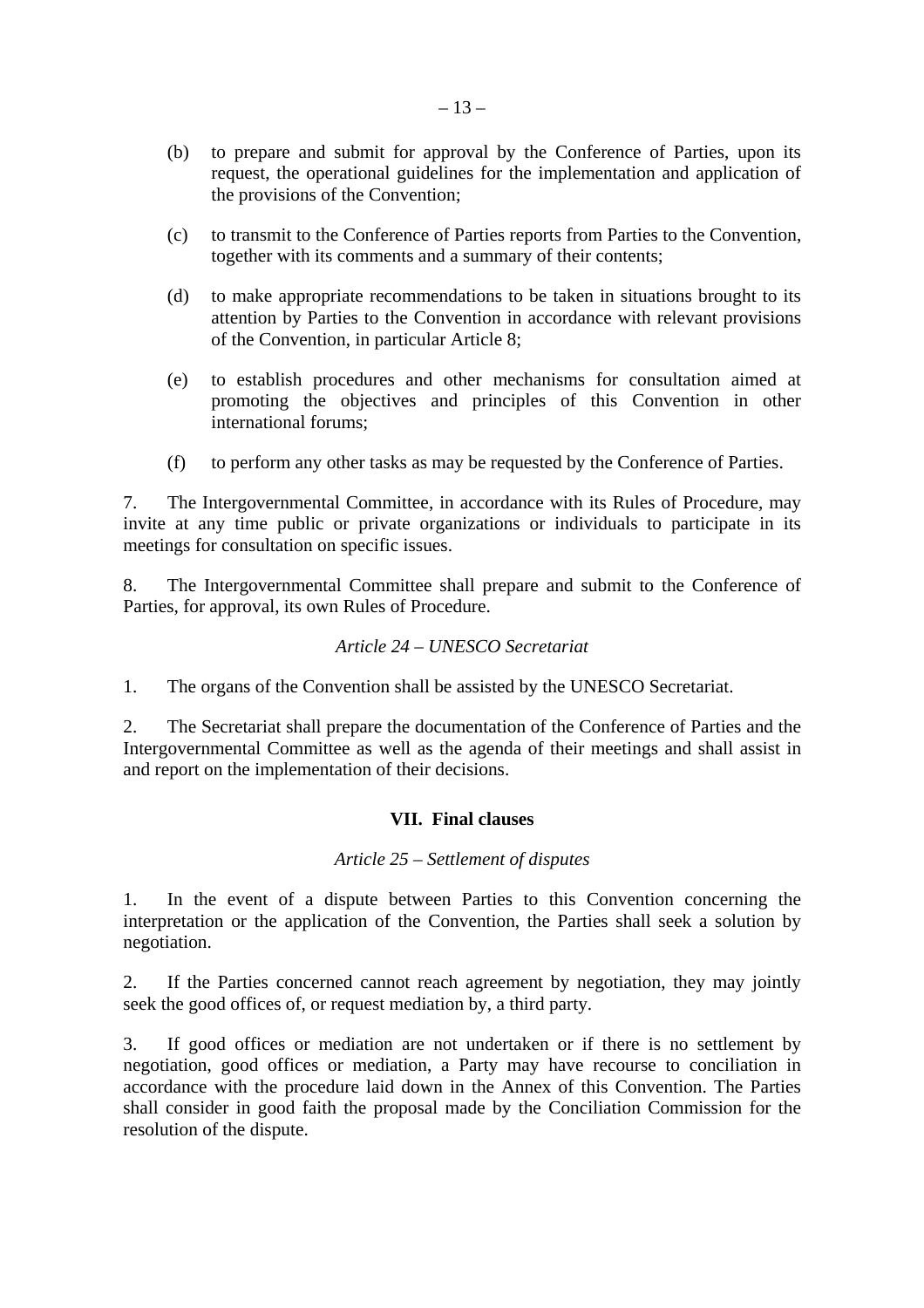4. Each Party may, at the time of ratification, acceptance, approval or accession, declare that it does not recognize the conciliation procedure provided for above. Any Party having made such a declaration may, at any time, withdraw this declaration by notification to the Director-General of UNESCO.

*Article 26 – Ratification, acceptance, approval or accession by Member States* 

1. This Convention shall be subject to ratification, acceptance, approval or accession by Member States of UNESCO in accordance with their respective constitutional procedures.

2. The instruments of ratification, acceptance, approval or accession shall be deposited with the Director-General of UNESCO.

## *Article 27 – Accession*

1. This Convention shall be open to accession by all States not Members of UNESCO but members of the United Nations, or of any of its specialized agencies, that are invited by the General Conference of UNESCO to accede to it.

2. This Convention shall also be open to accession by territories which enjoy full internal self-government recognized as such by the United Nations, but which have not attained full independence in accordance with General Assembly resolution 1514 (XV), and which have competence over the matters governed by this Convention, including the competence to enter into treaties in respect of such matters.

3. The following provisions apply to regional economic integration organizations:

- (a) This Convention shall also be open to accession by any regional economic integration organization, which shall, except as provided below, be fully bound by the provisions of the Convention in the same manner as States Parties;
- (b) In the event that one or more Member States of such an organization is also Party to this Convention, the organization and such Member State or States shall decide on their responsibility for the performance of their obligations under this Convention. Such distribution of responsibility shall take effect following completion of the notification procedure described in subparagraph (c). The organization and the Member States shall not be entitled to exercise rights under this Convention concurrently. In addition, regional economic integration organizations, in matters within their competence, shall exercise their rights to vote with a number of votes equal to the number of their Member States that are Parties to this Convention. Such an organization shall not exercise its right to vote if any of its Member States exercises its right, and vice-versa;
- (c) A regional economic integration organization and its Member State or States which have agreed on a distribution of responsibilities as provided in subparagraph (b) shall inform the Parties of any such proposed distribution of responsibilities in the following manner: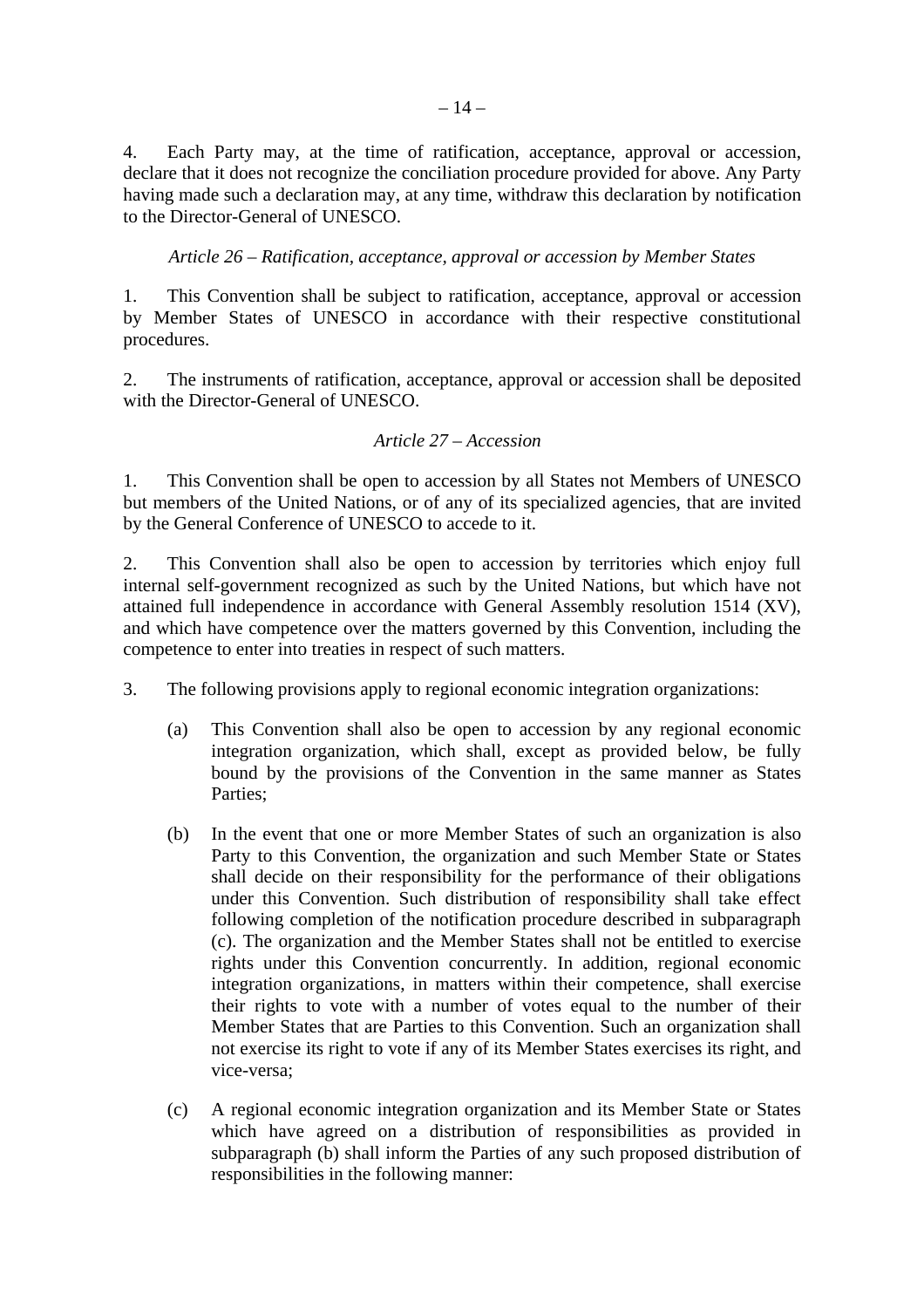- (i) in their instrument of accession, such organization shall declare with specificity, the distribution of their responsibilities with respect to matters governed by the Convention;
- (ii) in the event of any later modification of their respective responsibilities, the regional economic integration organization shall inform the depositary of any such proposed modification of their respective responsibilities; the depositary shall in turn inform the Parties of such modification;
- (d) Member States of a regional economic integration organization which become Parties to this Convention shall be presumed to retain competence over all matters in respect of which transfers of competence to the organization have not been specifically declared or informed to the depositary;
- (e) "Regional economic integration organization" means an organization constituted by sovereign States, members of the United Nations or of any of its specialized agencies, to which those States have transferred competence in respect of matters governed by this Convention and which has been duly authorized, in accordance with its internal procedures, to become a Party to it.

4. The instrument of accession shall be deposited with the Director-General of UNESCO.

## *Article 28 – Point of contact*

Upon becoming Parties to this Convention, each Party shall designate a point of contact as referred to in Article 9.

### *Article 29 – Entry into force*

1. This Convention shall enter into force three months after the date of deposit of the thirtieth instrument of ratification, acceptance, approval or accession, but only with respect to those States or regional economic integration organizations that have deposited their respective instruments of ratification, acceptance, approval, or accession on or before that date. It shall enter into force with respect to any other Party three months after the deposit of its instrument of ratification, acceptance, approval or accession.

2. For the purposes of this Article, any instrument deposited by a regional economic integration organization shall not be counted as additional to those deposited by Member States of the organization.

### *Article 30 – Federal or non-unitary constitutional systems*

Recognizing that international agreements are equally binding on Parties regardless of their constitutional systems, the following provisions shall apply to Parties which have a federal or non-unitary constitutional system:

(a) with regard to the provisions of this Convention, the implementation of which comes under the legal jurisdiction of the federal or central legislative power,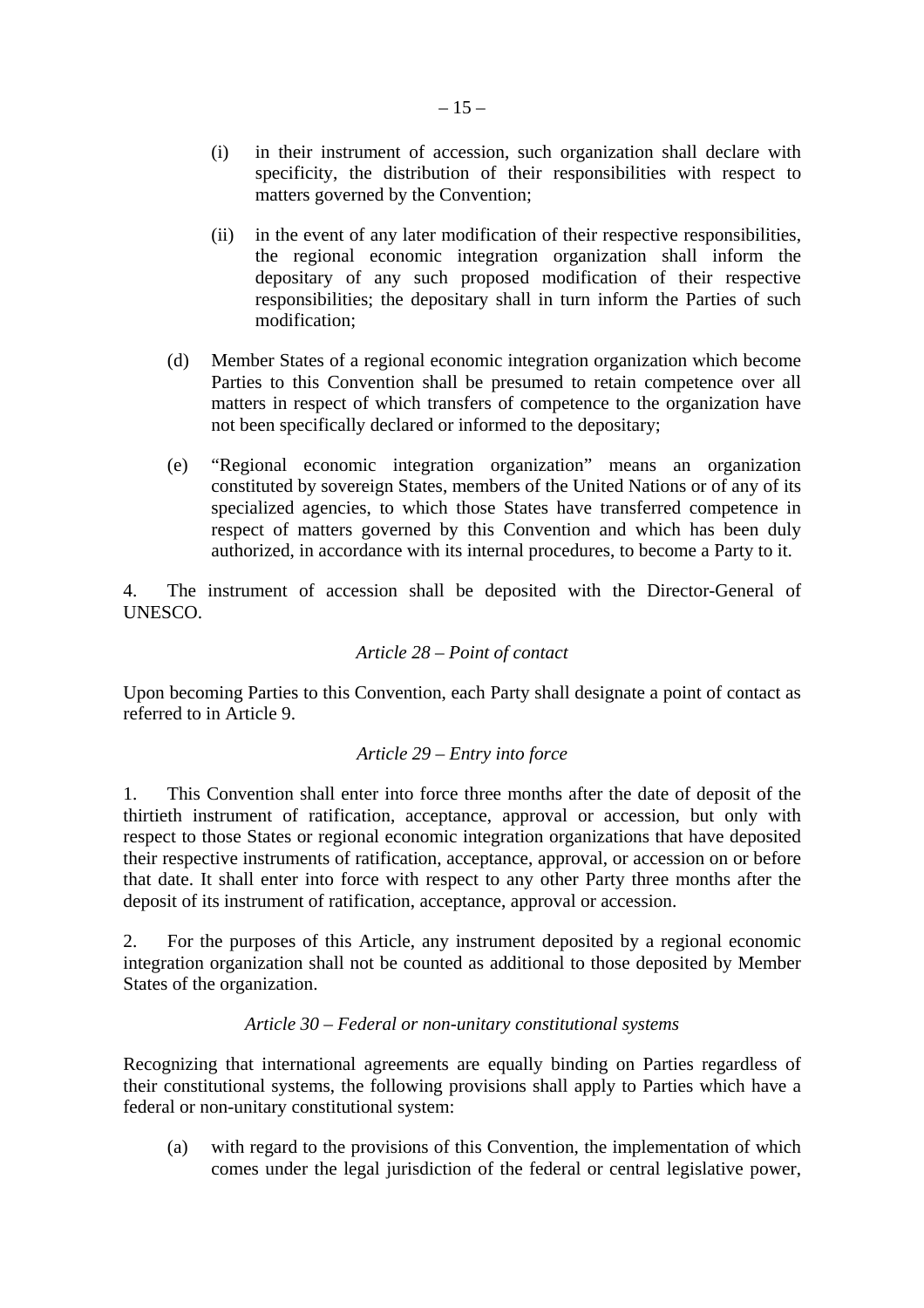the obligations of the federal or central government shall be the same as for those Parties which are not federal States;

(b) with regard to the provisions of the Convention, the implementation of which comes under the jurisdiction of individual constituent units such as States, counties, provinces, or cantons which are not obliged by the constitutional system of the federation to take legislative measures, the federal government shall inform, as necessary, the competent authorities of constituent units such as States, counties, provinces or cantons of the said provisions, with its recommendation for their adoption.

### *Article 31 – Denunciation*

1. Any Party to this Convention may denounce this Convention.

2. The denunciation shall be notified by an instrument in writing deposited with the Director-General of UNESCO.

3. The denunciation shall take effect 12 months after the receipt of the instrument of denunciation. It shall in no way affect the financial obligations of the Party denouncing the Convention until the date on which the withdrawal takes effect.

## *Article 32 – Depositary functions*

The Director-General of UNESCO, as the depositary of this Convention, shall inform the Member States of the Organization, the States not members of the Organization and regional economic integration organizations referred to in Article 27, as well as the United Nations, of the deposit of all the instruments of ratification, acceptance, approval or accession provided for in Articles 26 and 27, and of the denunciations provided for in Article 31.

### *Article 33 – Amendments*

1. A Party to this Convention may, by written communication addressed to the Director-General, propose amendments to this Convention. The Director-General shall circulate such communication to all Parties. If, within six months from the date of dispatch of the communication, no less than one half of the Parties reply favourably to the request, the Director-General shall present such proposal to the next session of the Conference of Parties for discussion and possible adoption.

2. Amendments shall be adopted by a two-thirds majority of Parties present and voting.

3. Once adopted, amendments to this Convention shall be submitted to the Parties for ratification, acceptance, approval or accession.

4. For Parties which have ratified, accepted, approved or acceded to them, amendments to this Convention shall enter into force three months after the deposit of the instruments referred to in paragraph 3 of this Article by two-thirds of the Parties. Thereafter, for each Party that ratifies, accepts, approves or accedes to an amendment, the said amendment shall enter into force three months after the date of deposit by that Party of its instrument of ratification, acceptance, approval or accession.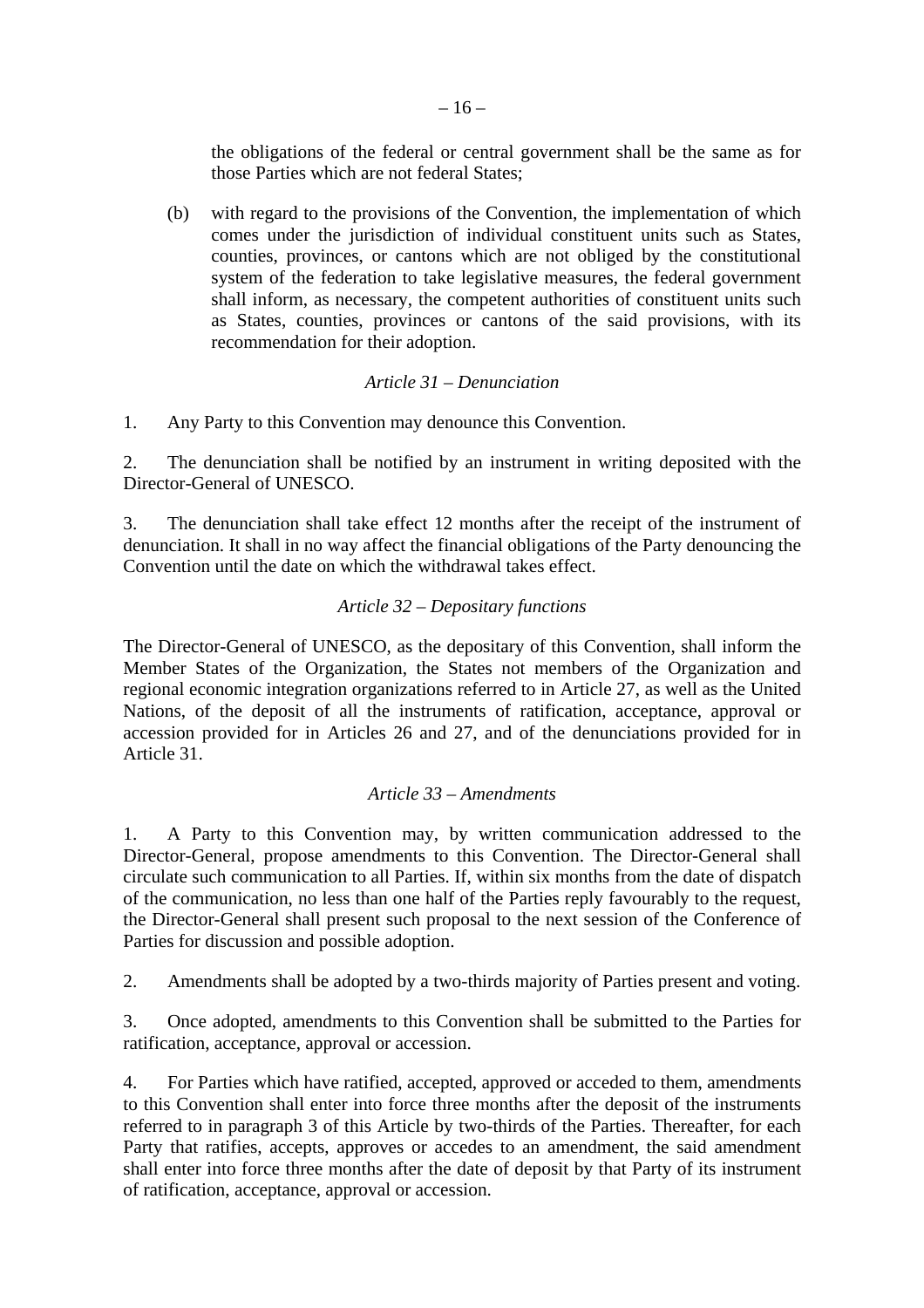5. The procedure set out in paragraphs 3 and 4 shall not apply to amendments to Article 23 concerning the number of Members of the Intergovernmental Committee. These amendments shall enter into force at the time they are adopted.

6. A State or a regional economic integration organization referred to in Article 27 which becomes a Party to this Convention after the entry into force of amendments in conformity with paragraph 4 of this Article shall, failing an expression of different intention, be considered to be:

- (a) Party to this Convention as so amended; and
- (b) a Party to the unamended Convention in relation to any Party not bound by the amendments.

### *Article 34 – Authoritative texts*

This Convention has been drawn up in Arabic, Chinese, English, French, Russian and Spanish, all six texts being equally authoritative.

#### *Article 35 – Registration*

In conformity with Article 102 of the Charter of the United Nations, this Convention shall be registered with the Secretariat of the United Nations at the request of the Director-General of UNESCO.